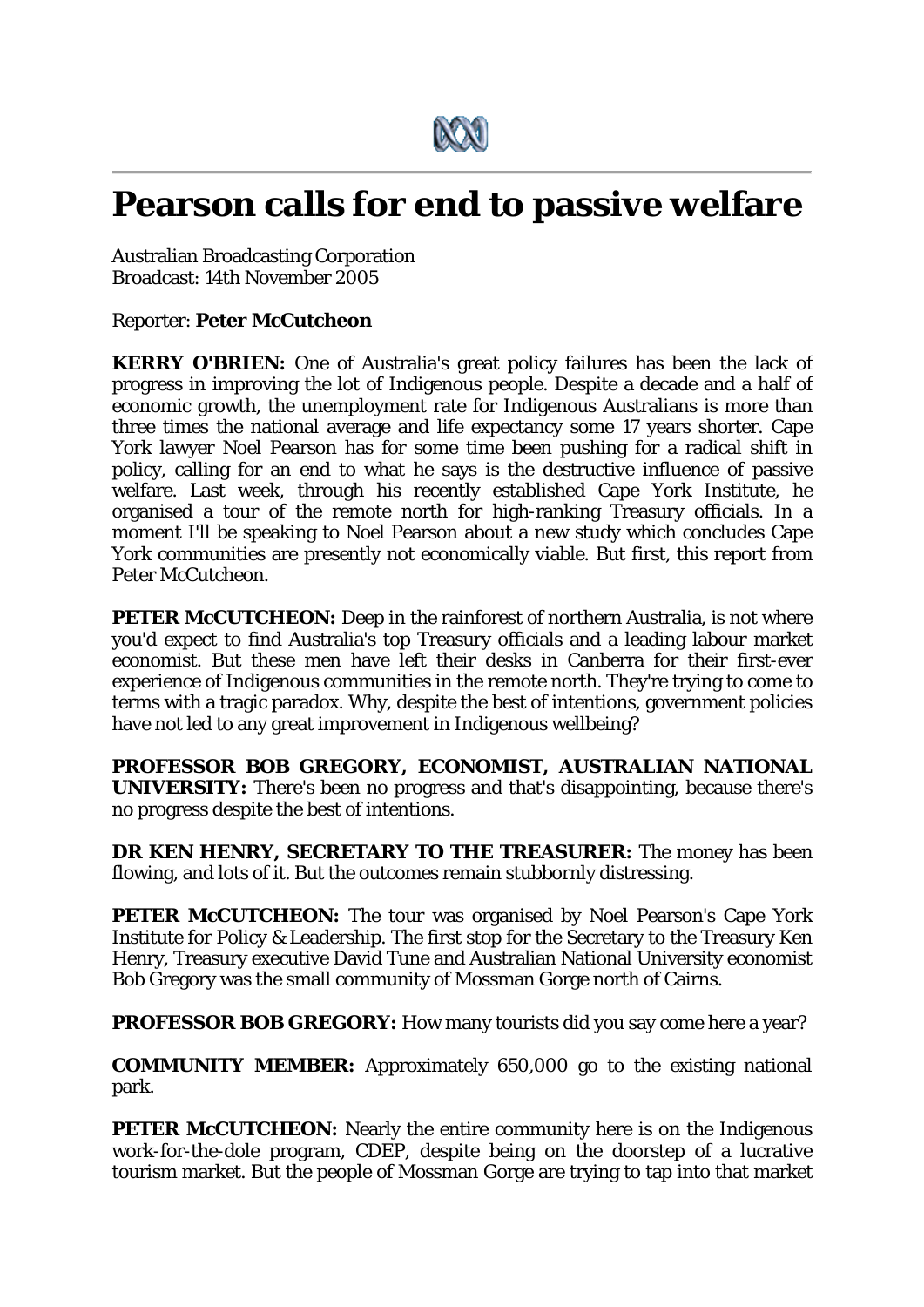with Indigenous rainforest tours.

**KAREN GIBSON, BBN CORPORATION, MOSSMAN GORGE:** And we want to create more employment through tourism, because I suppose that's the opportunity here now that we can grab, to get real jobs sort of thing.

**PETER McCUTCHEON:** Nearly 400 kilometres to the north, is the considerably more remote community of Cowan, where the party was shown a pilot literacy program. Despite some success in improving education, there have been precious few jobs here since the 1960s, when Aboriginal people worked as stockmen on cattle stations.

**SUNLIGHT BASSANI, FORMER STOCKMAN:** Having some job, full-time job up in this community, or out in the homeland, I think it would be great. When I was a young fella, I had a full-time job... you work from 6 o'clock in the morning till, oh, about 7 o'clock in the afternoon and knock off.

**PETER McCUTCHEON:** At Lockhart River on the remote east coast of the Cape, the local council spoke of plans for tourism development based on pristine beaches and a thriving art community. But by now a theme began to emerge about the dependence on the CDEP work-for-the-dole program.

**PROFESSOR BOB GREGORY:** I think CDEP was a good idea and there are successes with CDEP in the sense that it does give you part-time employment. It does give the community some money to spend on community projects, but it locks you in.

**PETER McCUTCHEON:** Despite being impressed by many of the initiatives, leading economist and former Reserve Bank board member, Bob Gregory says remote communities face enormous obstacles.

**PROFESSOR BOB GREGORY:** It's not really an income problem, it's that in remote communities you've got nothing to do, basically. And if you've got nothing to do, then eventually things sort of deteriorate in terms of health, in terms of work habits and so on. So I'm very strong on the view that jobs are really an important part of any solution.

**PETER McCUTCHEON:** So to what extent is welfare, particularly the CDEP workfor-the-dole program, removing an incentive to get a real job? That's the question posed by Treasury head Ken Henry at a seminar in Cairns immediately after his tour of Cape York communities.

**KEN HENRY:** I will take a very strong message back, very strong message back. It was one of the strongest, one of the loudest messages I heard in the last two days, that there are many problems with the way the CDEP is structured, and that it's time we took a good hard look at it.

**PETER McCUTCHEON:** Noel Pearson, who heads the Cape York Institute for Policy and Leadership, says remote communities at the moment are simply not economically viable. While he has previously argued for a radical program of welfare and land reform, Noel Pearson put forward another provocative idea. Part of the